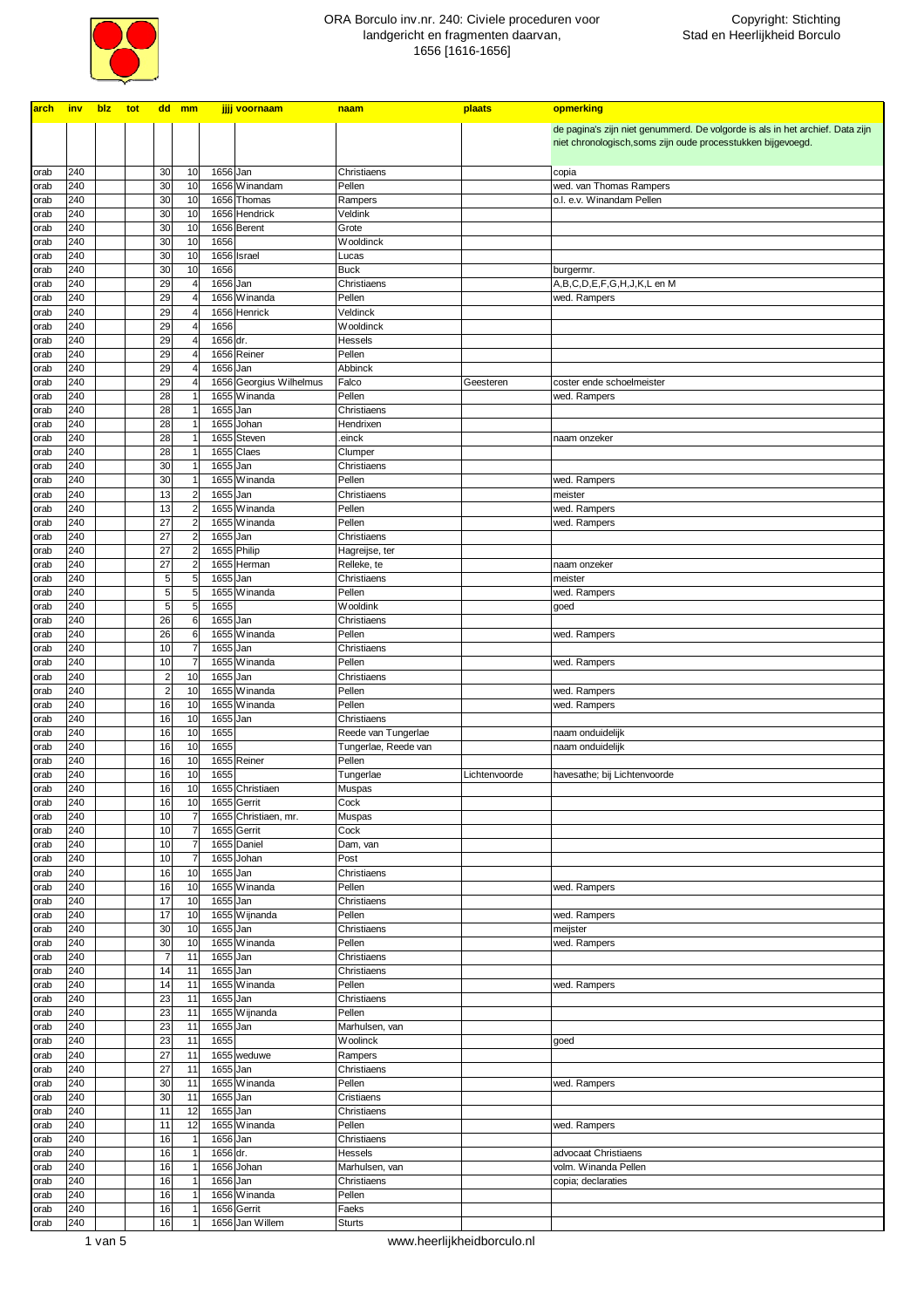

| arch         | inv        | blz | tot |                | dd mm |                                           | jjjj voornaam                  | naam                                    | plaats   | opmerking                                   |
|--------------|------------|-----|-----|----------------|-------|-------------------------------------------|--------------------------------|-----------------------------------------|----------|---------------------------------------------|
| orab         | 240        |     |     | 16             |       | $\overline{1}$                            | 1656 Jan                       | Willinck                                |          |                                             |
| orab         | 240        |     |     | 16             |       | $\overline{1}$                            | 1656 Henrick                   | Veldinck                                |          |                                             |
| orab         | 240        |     |     | 16             |       |                                           | 1656 Reinder                   | Pellen                                  |          |                                             |
| orab         | 240        |     |     | 16             |       |                                           | 1656 Jan                       | Wooldinck                               |          |                                             |
| orab         | 240        |     |     | 16             |       |                                           | 1656 Gerrit                    | Coens                                   |          |                                             |
| orab         | 240<br>240 |     |     | 16<br>16       |       | $\overline{1}$                            | 1656 Gerrit<br>1656 Christiaen | Cock                                    |          |                                             |
| orab<br>orab | 240        |     |     | 16             |       | $\overline{1}$                            | 1656 Jan                       | Muspas<br>Henrixen                      |          |                                             |
| orab         | 240        |     |     | 16             |       | $\overline{1}$                            | 1656 Steven                    | Oeijnck                                 |          |                                             |
| orab         | 240        |     |     | 14             |       | 3                                         | 1656 Winanda                   | Pellen                                  |          | wed. Rampers                                |
| orab         | 240        |     |     | 14             |       | 3                                         | 1656 Jan                       | Christiaens                             |          |                                             |
| orab         | 240        |     |     | 25             |       | 3                                         | 1656 Jan                       | Christiaens                             |          |                                             |
| orab         | 240        |     |     | 25             |       | 3                                         | 1656 Winanda<br>1656 Jan       | Pellen                                  |          | wed. Rampers                                |
| orab<br>orab | 240<br>240 |     |     | 12<br>12       |       | $\overline{c}$<br>$\overline{\mathbf{c}}$ | 1656 Winanda                   | Christiaens<br>Pellen                   |          | copia                                       |
| orab         | 240        |     |     | 8              |       | 5                                         | 1655 Jan                       | Christiaens                             |          | copia A,B, C,D,E en F                       |
| orab         | 240        |     |     | 8              |       | 5                                         | 1655 Winanda                   | Pellen                                  |          |                                             |
| orab         | 240        |     |     | 8              |       | 5                                         | 1655                           | Wooldinck                               |          |                                             |
| orab         | 240        |     |     | 8              |       | 5                                         | 1655 Jan                       | Wooldinck                               |          |                                             |
| orab         | 240        |     |     | 8              |       | 5                                         | 1655 Reiner                    | Pellen                                  |          |                                             |
| orab         | 240        |     |     | 13             |       | 12                                        | 1656 Jan                       | Christiaens                             |          |                                             |
| orab<br>orab | 240<br>240 |     |     | 13<br>8        |       | 12<br>6                                   | 1656 Winanda<br>1653 vrouw     | Pellen<br>Pellen                        |          | wed. Rampers<br>copia + B; wed. Rampers     |
| orab         | 240        |     |     | 8              |       | 6                                         | 1653 Jan                       | Christiaens                             |          |                                             |
| orab         | 240        |     |     | 17             |       | 6                                         | Jan                            | Christiaens                             |          |                                             |
| orab         | 240        |     |     | 17             |       | 6                                         | Winanda                        | Pellen                                  |          | wed. Rampers                                |
| orab         | 240        |     |     | 17             |       | 6                                         | Jenneken                       |                                         |          | zuster van Winanda Pellen                   |
| orab         | 240        |     |     | 17             |       | 6                                         | Otto                           | Rode, de                                |          |                                             |
| orab         | 240<br>240 |     |     | 17<br>17       |       | 6<br>6                                    |                                | Wooldinck<br>Tongerlo, van              |          |                                             |
| orab<br>orab | 240        |     |     | 4              |       | 3                                         | jor.<br>1654 Winanda           | Pellen                                  |          | triplicq + E; wed. Rampers                  |
| orab         | 240        |     |     | 4              |       | 3                                         | 1654 Jan                       | Christiaens                             |          |                                             |
| orab         | 240        |     |     | $\overline{4}$ |       | 3                                         | 1654                           | Wooldinck                               |          |                                             |
| orab         | 240        |     |     | 4              |       | 3                                         | 1654 Jan                       | Wooldinck                               |          |                                             |
| orab         | 240        |     |     | $\overline{4}$ |       | 3                                         | 1654 Gerrit                    | Warck                                   |          |                                             |
| orab         | 240        |     |     | 26             |       | 5                                         | 1649 Rein                      | Pelle                                   |          | J,K,L en verder, groot gedeelte onleesbaar) |
| orab<br>orab | 240<br>240 |     |     | 26<br>26       |       | 5<br>5                                    | 1649 Jan<br>1649 vrouw         | Christiaens<br>Rampers                  |          |                                             |
| orab         | 240        |     |     | 8              |       | 8                                         | 1649 Derck                     | Rampers                                 |          |                                             |
| orab         | 240        |     |     | 8              |       | 8                                         | 1649 Johan                     | Jordens                                 |          |                                             |
| orab         | 240        |     |     | 8              |       | 8                                         | 1649 Bernard                   | Rampers                                 |          | naam onduidelijk                            |
| orab         | 240        |     |     | 8              |       | 8                                         | 1649 Jorden                    | Rampers                                 |          |                                             |
| orab         | 240        |     |     | 11             |       | 8                                         | Jan<br>                        | Christiaens                             |          | rekening voor Jan Christiaens               |
| orab         | 240<br>240 |     |     | 11             |       | 8<br>8                                    | Reiner<br>                     |                                         |          | broer van Winanda Pellen                    |
| orab<br>orab | 240        |     |     | 11<br>11       |       | 8                                         | $\cdots$<br>Jan<br>$\cdots$    | Wooldinck<br>Bongerinck                 | Deventer |                                             |
| orab         | 240        |     |     | 11             |       | 8                                         | Johannes<br>$\cdots$           |                                         |          | zoon van Winanda Pellen                     |
| orab         | 240        |     |     | 11             |       | 8                                         | Berent<br>$\cdots$             | Banninck                                |          |                                             |
| orab         | 240        |     |     | 11             |       | 8                                         | Gerrit<br>                     | Cock                                    |          |                                             |
| orab         | 240        |     |     | 11             |       | $\bf 8$                                   |                                | Muspas                                  |          |                                             |
| orab         | 240        |     |     | 11             |       | 8                                         | Otto<br>$\cdots$               | Rode, de                                |          |                                             |
| orab<br>orab | 240<br>240 |     |     | 11<br>11       |       | $\bf8$<br>$\bf 8$                         | jr.<br>jr.                     | Rode van Tongerlo<br>Tongerlo, Rode van |          |                                             |
| orab         | 240        |     |     | 11             |       | $\bf8$                                    | $\cdots$<br>                   | Meijerinck                              |          |                                             |
| orab         | 240        |     |     | 15             |       | 9                                         | 1648 Jan                       | Christiaens                             |          |                                             |
| orab         | 240        |     |     | 15             |       | 9                                         | 1648                           | Wooldinck                               |          | goet                                        |
| orab         | 240        |     |     | 15             |       | 9                                         | 1648 Jan                       | Overbeckinck                            |          |                                             |
| orab         | 240        |     |     | 15             |       | 9                                         | 1648 Winanda                   | Pellen                                  |          |                                             |
| orab<br>orab | 240<br>240 |     |     | 10<br>10       |       | 10<br>10                                  | 1648 Winanda<br>1648           | Pellen<br>Wooldinck                     | Haarlo   | wed. Rampers<br>erve en goed                |
| orab         | 240        |     |     | 10             |       | 10                                        | 1648 Johan                     | Christiaens                             |          |                                             |
| orab         | 240        |     |     | 10             |       | 10                                        | 1648 Gerrit                    | Schipbeeck                              |          |                                             |
| orab         | 240        |     |     | 10             |       | 10                                        | 1648 Hermannus                 | Wullen, van                             |          |                                             |
| orab         | 240        |     |     | 10             |       | 10                                        | 1648 Otto                      | Rode                                    |          |                                             |
| orab         | 240        |     |     | 10             |       | 10                                        | 1648 Jan                       | Luickes                                 |          |                                             |
| orab         | 240        |     |     | 10             |       | 10                                        | 1648 Johannes                  | Rampers                                 |          |                                             |
| orab<br>orab | 240<br>240 |     |     | 10<br>20       |       | 10<br>10                                  | 1648 Reiner<br>1648 Winanda    | Pellen<br>Pellen                        |          | wed. Rampers                                |
| orab         | 240        |     |     | 20             |       | 10                                        | 1648 Berent                    | Banninck                                |          |                                             |
| orab         | 240        |     |     | 20             |       | 10                                        | 1648 Jan                       | Christiaens                             |          |                                             |
| orab         | 240        |     |     | 20             |       | 10                                        | 1648                           | Wooldinck                               |          | goet                                        |
| orab         | 240        |     |     | 24             |       | 10                                        | 1648 Winanda                   | Pellen                                  |          |                                             |
| orab         | 240        |     |     | 24             |       | 10                                        | 1648 Johan                     | Christians                              |          |                                             |
| orab         | 240        |     |     | 24             |       | 10                                        | 1648 Berent<br>1648            | Banninck                                |          |                                             |
| orab<br>orab | 240<br>240 |     |     | 24<br>26       |       | 10<br>10                                  | 1648 Jan                       | Wooldinck<br>Christians                 |          | goet                                        |
| orab         | 240        |     |     | 26             |       | 10                                        | 1648 weduwe                    | Rampers                                 |          |                                             |
| orab         | 240        |     |     | 26             |       | 10                                        | 1648 Berent                    | Banninck                                |          |                                             |
| orab         | 240        |     |     | 28             |       | 10                                        | 1648 Winanda                   | Pellen                                  |          | wed. Rampers                                |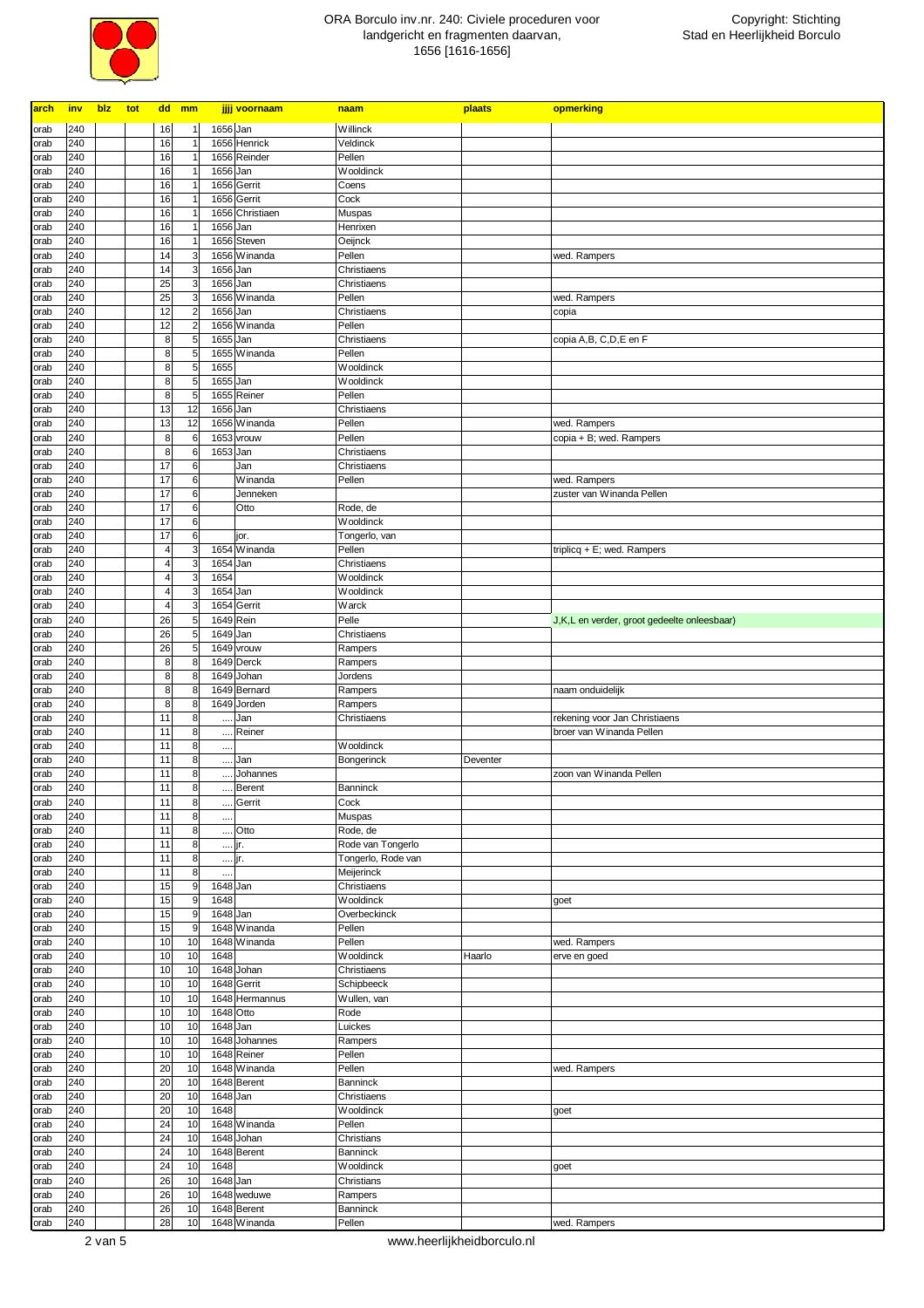

| arch         | inv        | blz | tot |                                | dd mm    |                              | jjjj voornaam                | naam                              | plaats | opmerking                                                 |
|--------------|------------|-----|-----|--------------------------------|----------|------------------------------|------------------------------|-----------------------------------|--------|-----------------------------------------------------------|
| orab         | 240        |     |     | 28                             | 10       |                              | 1648 Jan                     | Christians                        |        |                                                           |
| orab         | 240        |     |     | 28                             | 10       |                              | 1648 Berent                  | Noever, ten                       |        |                                                           |
| orab         | 240        |     |     | 28                             | 10       |                              | 1648 Berent                  | Banninck                          |        |                                                           |
| orab         | 240        |     |     | 28                             | 10       |                              | 1648                         | <b>Woolinck</b>                   |        | goet                                                      |
| orab         | 240        |     |     | 28                             | 10       |                              | 1648 Tomas                   | Rampers                           |        |                                                           |
| orab<br>orab | 240<br>240 |     |     | $\overline{1}$<br>$\mathbf{1}$ | 11<br>11 |                              | 1648 Jan<br>1648 Winanda     | Christians<br>Pellen              |        | wed. Rampers                                              |
| orab         | 240        |     |     | $\mathbf{1}$                   | 11       |                              | 1648 Jan                     | Christians                        |        |                                                           |
| orab         | 240        |     |     | $\overline{\mathcal{I}}$       | 11       |                              | 1648 Winanda                 | Pellen                            |        | wed. Rampers                                              |
| orab         | 240        |     |     | $\overline{\mathcal{I}}$       | 11       |                              | 1648 Jan                     | Holtvaegt                         |        |                                                           |
| orab         | 240        |     |     | $\overline{7}$                 | 11       |                              | 1648 Jan                     | Christians                        |        |                                                           |
| orab         | 240        |     |     | 21                             | 11       |                              | 1648 weduwe                  | Rampers                           |        |                                                           |
| orab         | 240        |     |     | 21<br>30                       | 11<br>11 |                              | 1648 Jan<br>1648 weduwe      | Christians                        |        |                                                           |
| orab<br>orab | 240<br>240 |     |     | 30                             | 11       |                              | 1648 Jan                     | Rampers<br>Christians             |        |                                                           |
| orab         | 240        |     |     | 5                              | 12       |                              | 1648 weduwe                  | Rampers                           |        |                                                           |
| orab         | 240        |     |     | 5                              | 12       |                              | 1648 Jan                     | Christians                        |        |                                                           |
| orab         | 240        |     |     | 30                             |          | $\overline{1}$               | 1649 weduwe                  | Rampers                           |        |                                                           |
| orab         | 240        |     |     | 30                             |          | $\overline{1}$               | 1649 Israel                  | Rothuis                           |        |                                                           |
| orab         | 240        |     |     | 30                             |          | $\overline{1}$               | 1649 Maria<br>1649           | Trier, van                        |        | wed. Rothuis                                              |
| orab<br>orab | 240<br>240 |     |     | 30<br>30                       |          | $\mathbf{1}$<br>$\mathbf{1}$ | 1649 Gerhardt                | Rothuis<br>Hessels                |        | o.l. e.v. Maria van Trier                                 |
| orab         | 240        |     |     | 30                             |          | $\mathbf{1}$                 | 1649 Berent                  | Banninck                          |        |                                                           |
| orab         | 240        |     |     | 30                             |          | $\mathbf{1}$                 | 1649 Israel                  | Rothausz                          |        |                                                           |
| orab         | 240        |     |     | 3                              |          | 6                            | 1647 Christina               | Rothausz                          |        |                                                           |
| orab         | 240        |     |     | 3                              |          | 6                            | 1647 Herman                  | <b>Brauns</b>                     |        |                                                           |
| orab         | 240        |     |     | 3                              |          | 6                            | 1647 Arnnoldt                | Rothausz                          |        |                                                           |
| orab         | 240<br>240 |     |     | 3<br>10                        |          | 6<br>3                       | 1647 Gerrit<br>1645 Walburch | Hessels<br>Hessels                |        | wed. Mastboom                                             |
| orab<br>orab | 240        |     |     | 10                             |          | 3                            | 1645                         | Mastboom                          |        | o.l. e.v. Walburch Hessels                                |
| orab         | 240        |     |     | 10                             |          | 3                            | 1645 Nicolaes                | Mastboom                          |        |                                                           |
| orab         | 240        |     |     | 10                             |          | 3                            | 1645 Berent                  | <b>Banninck</b>                   |        |                                                           |
| orab         | 240        |     |     | 10                             |          | 3                            | 1645 Winanda                 | Pellen                            |        | wed. Rampers                                              |
| orab         | 240        |     |     | 3                              | 10       |                              | 1642 Johan                   | Christian                         |        |                                                           |
| orab         | 240        |     |     | 3                              | 10       |                              | 1642 Berent                  | Banninck                          |        |                                                           |
| orab<br>orab | 240<br>240 |     |     | 3<br>3                         | 10<br>10 |                              | 1642 Maria<br>1642           | Oldensel, van<br><b>Wooldinck</b> | Haarlo | kerspel Geesteren                                         |
| orab         | 240        |     |     | 3                              | 10       |                              | 1642 Winanda                 | Pellen                            |        |                                                           |
| orab         | 240        |     |     | 14                             |          | 9                            | 1643 Jan                     | Christians                        |        |                                                           |
| orab         | 240        |     |     | 14                             |          | 9                            | 1643 Berent                  | <b>Banninck</b>                   |        |                                                           |
| orab         | 240        |     |     | 14                             |          | 9                            | 1643 Maria                   | Oldenseel, van                    |        |                                                           |
| orab         | 240        |     |     | 14                             |          | 9                            | 1643                         | Wooldinck                         |        |                                                           |
| orab<br>orab | 240<br>240 |     |     | 14<br>20                       |          | 9<br>9                       | 1643 Winanda<br>1644 Johan   | Pellen<br>Christians              |        | wed. Rampers                                              |
| orab         | 240        |     |     | 20                             |          | 9                            | 1644 Berent                  | <b>Banninck</b>                   |        |                                                           |
| orab         | 240        |     |     | 20                             |          | 9                            | 1644 Maria                   | Oldenzeel, van                    |        |                                                           |
| orab         | 240        |     |     | 20                             |          | 9                            | 1644                         | <b>Wooldinck</b>                  |        |                                                           |
| orab         | 240        |     |     | 20                             |          | 9                            | 1644 vrouw                   | Rampers                           |        |                                                           |
| orab         | 240        |     |     | 19                             | 10       |                              | 1648 Gerrit                  | Vaeck                             |        |                                                           |
| orab<br>orab | 240<br>240 |     |     | 19<br>19                       | 10<br>10 |                              | 1648 Berent<br>1648          | <b>Banninck</b><br>Wooldinck      |        |                                                           |
| orab         | 240        |     |     | 19                             | 10       |                              | 1648 Winanda                 | Pellen                            |        | wed. Rampers                                              |
| orab         | 240        |     |     | 13                             |          | 3                            | 1649 Jan                     | Christian                         |        |                                                           |
| orab         | 240        |     |     | 13                             |          | 3                            | 1649 Johan                   | Christians                        |        |                                                           |
| orab         | 240        |     |     | $\overline{1}$                 |          | 5                            | 1649 weduwe                  | Rampers                           |        |                                                           |
| orab         | 240        |     |     | $\mathbf{1}$                   |          | 5                            | 1649 Winanda                 | Pellen                            |        | wed. Rampers                                              |
| orab         | 240<br>240 |     |     | 29                             |          | 5                            | 1649 Jan<br>1649             | Christiaen                        |        |                                                           |
| orab<br>orab | 240        |     |     | 29<br>29                       |          | 5<br>5                       | 1649 Jan                     | Hessels<br>Christians             |        |                                                           |
| orab         | 240        |     |     | 5                              |          | 6                            | 1649 Winanda                 | Pellen                            |        |                                                           |
| orab         | 240        |     |     | 5                              |          | 6                            | 1649 Engelbert               | Plijster                          |        |                                                           |
| orab         | 240        |     |     | 3                              |          | 3                            | 1656 Toenis                  | Groescamp                         |        |                                                           |
| orab         | 240        |     |     | 3                              |          | 3                            | 1656 Eva                     | Gevecothe                         |        | + A,B,C en D; erfgename sterfhuis van Magdalena van Buloe |
| orab         | 240        |     |     | 8                              |          | 3                            | 1656 Johan                   | Hoonte, thoe                      | Neede  | koster; namens den Kerkenraedt tot Neede                  |
| orab<br>orab | 240<br>240 |     |     | 8<br>8                         |          | 3<br>3                       | 1656 Magdalena<br>1656 Rave  | Buloe, van<br>Gevecothe           |        | overleden                                                 |
| orab         | 240        |     |     | 8                              |          | 3                            | 1656 Johan, dr.              | Calencamp                         |        |                                                           |
| orab         | 240        |     |     | 8                              |          | 3                            | 1656 Stephan                 | Meller                            |        |                                                           |
| orab         | 240        |     |     | 8                              |          | 3                            | 1656 Wolbert                 | Muller                            |        |                                                           |
| orab         | 240        |     |     | $\bf 8$                        |          | 3                            | 1656                         | Kerckenraet                       | Neede  | declaratie Kerckenraet tot Neede                          |
| orab         | 240        |     |     | 13                             |          | 6                            | 1655 Eva                     | Gevecote                          |        |                                                           |
| orab         | 240<br>240 |     |     | 13<br>13                       |          | 6<br>6                       | 1655 Magdalena<br>1655 Raven | Bulo, van                         |        |                                                           |
| orab<br>orab | 240        |     |     | 13                             |          | 6                            | 1655 Tilman                  | Gevecote<br>Sluijter              | Neede  | kerckmeijster                                             |
| orab         | 240        |     |     | 13                             |          | 6                            | 1655 Stephan                 | Meller                            | Neede  | schoelmeijster                                            |
| orab         | 240        |     |     | 13                             |          | 6                            | 1655 Johan Dr.               | Calencamp                         |        |                                                           |
| orab         | 240        |     |     | 13                             |          | 6                            | 1655 Herman Albert           | Smits                             |        |                                                           |
| orab         | 240        |     |     | 13                             |          | 6                            | 1655 Arent                   | Hoeten                            |        |                                                           |
| orab         | 240        |     |     | 13                             |          | 6                            | 1655 Henrick                 | Poppinck                          |        |                                                           |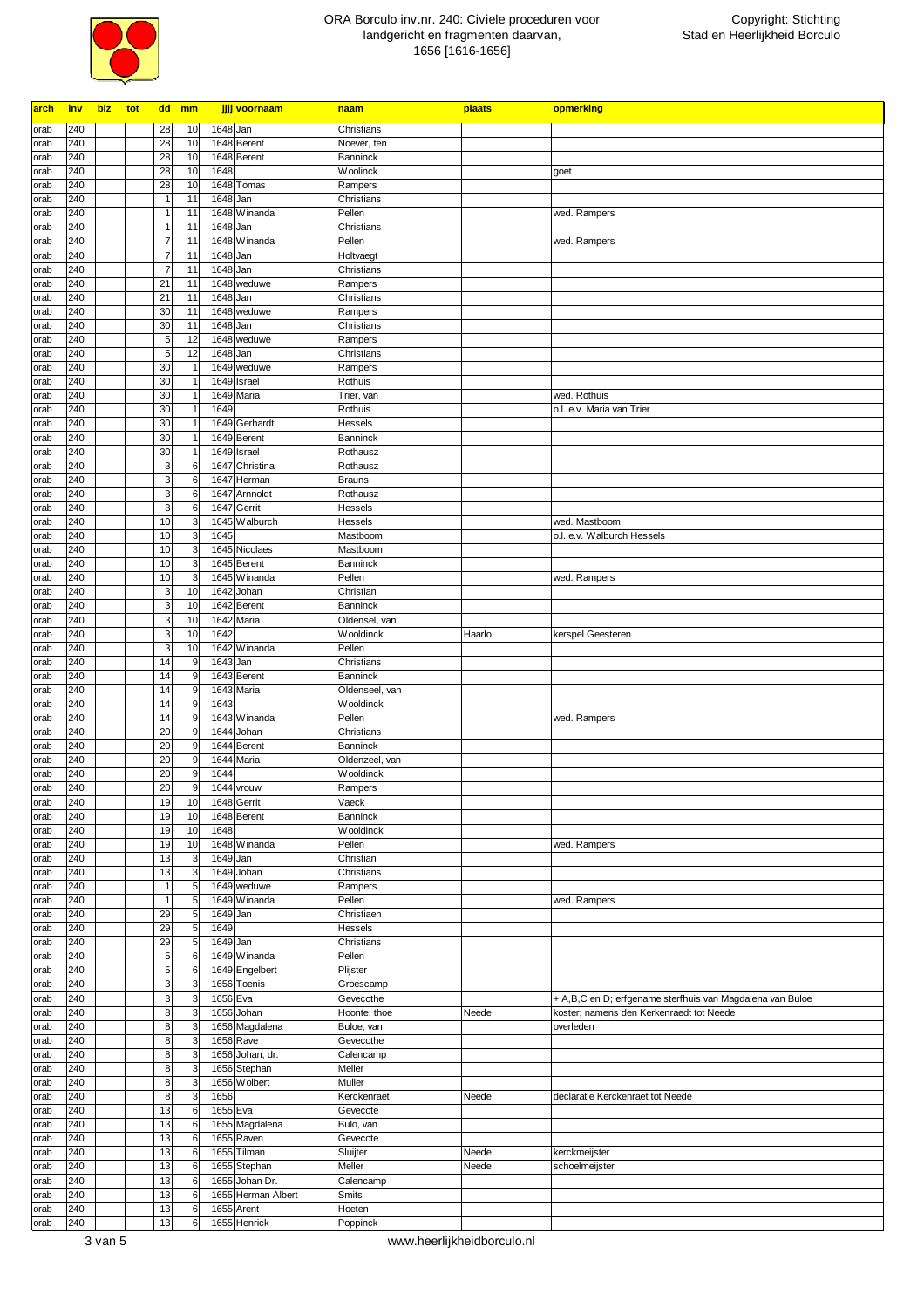

| arch         | inv        | blz | tot |                      | dd mm |                                  | jjjj voornaam                            | naam                                   | plaats      | opmerking                                                    |
|--------------|------------|-----|-----|----------------------|-------|----------------------------------|------------------------------------------|----------------------------------------|-------------|--------------------------------------------------------------|
| orab         | 240        |     |     | 13                   |       | 6                                | 1655 Berent Wilhelmus                    |                                        |             |                                                              |
| orab         | 240        |     |     | 13                   |       | 6                                | 1655 Anna                                | Roemers                                |             |                                                              |
| orab         | 240        |     |     | 13                   |       | 6                                | 1655 Engelbert                           | Engels                                 |             |                                                              |
| orab         | 240        |     |     | 13                   |       | 6                                | 1655 Johan                               | Wesselhuijs, thoe                      | Geesteren   |                                                              |
| orab<br>orab | 240<br>240 |     |     | 13<br>13             |       | 6<br>6                           | 1655 Conraedt<br>1655 Conraedt           | Wijck, van der<br>Wijck, van der       |             | vooght                                                       |
| orab         | 240        |     |     | 22                   |       | 5                                | 1655 Stephen                             | Meller                                 | Neede       | gecommitteerde kerckenraedt tot Neede                        |
| orab         | 240        |     |     | 22                   |       | 5                                | 1655 Eva                                 | Gevecote                               |             |                                                              |
| orab         | 240        |     |     | 22                   |       | 5                                | 1655 Eva                                 | Gevecote                               |             |                                                              |
| orab         | 240        |     |     | 10                   |       | $\overline{7}$                   | 1655 Jan                                 | Hoente, ten                            |             |                                                              |
| orab         | 240<br>240 |     |     | 10<br>10             |       | $\overline{7}$<br>$\overline{7}$ | 1655 Stephen<br>1655 Eva                 | Meller                                 |             |                                                              |
| orab<br>orab | 240        |     |     | 15                   |       | 6                                | 1655 Magdalena                           | Gevecote<br>Bulo, van                  |             |                                                              |
| orab         | 240        |     |     | 15                   |       | 6                                | 1655 Raven                               | Gevecote                               |             |                                                              |
| orab         | 240        |     |     | 15                   |       | 6                                | 1655 Tilman                              | Sluijter                               | Neede       | kerckmeister                                                 |
| orab         | 240        |     |     | 15                   |       | 6                                | 1655 Stephan                             | Meller                                 | Neede       | scholemeister                                                |
| orab         | 240<br>240 |     |     | 15<br>15             |       | 6<br>6                           | 1655 dr.<br>1655 Herman Alberth          | Calencamp                              |             |                                                              |
| orab<br>orab | 240        |     |     | 15                   |       | 6                                | 1655 Arent                               | Smits<br>Hoeten                        |             |                                                              |
| orab         | 240        |     |     | 15                   |       | 6                                | 1655 Henrick                             | Poppinck                               |             |                                                              |
| orab         | 240        |     |     | 15                   |       | 6                                | 1655 Berent                              | Wilhelmus                              |             |                                                              |
| orab         | 240        |     |     | 15                   |       | 6                                | 1655 Anna                                | Roemers                                |             |                                                              |
| orab         | 240        |     |     | 15                   |       | 6                                | 1655 Conraedt                            | Wijck, van der                         | Neede       | voogt tot Neede                                              |
| orab<br>orab | 240<br>240 |     |     | 15<br>12             |       | 6<br>12                          | 1655 Eva<br>1654 Magdalena               | Gevecote<br>Buloe, van                 |             |                                                              |
| orab         | 240        |     |     | 12                   |       | 12                               | 1654 Raven                               | Gevecote                               |             |                                                              |
| orab         | 240        |     |     | 12                   |       | 12                               | 1654 Jan                                 | Hoente, te                             | Neede       | A, B en C.; coster; voor de kerckeraedt aldaar               |
| orab         | 240        |     |     | 12                   |       | 12                               | 1654 Tilman                              | Sluijter                               |             |                                                              |
| orab         | 240        |     |     | 12                   |       | 12                               | 1654 Stephan                             | Meller                                 |             |                                                              |
| orab<br>orab | 240<br>240 |     |     | 12<br>12             |       | 12<br>12                         | 1654 Bernhardus<br>1654 Albert           | Westenbergh<br>Essinck                 | Neede       | pastor<br>naam onzeker                                       |
| orab         | 240        |     |     | 12                   |       | 12                               | 1654 Conraedt                            | Wijck, van der                         | Neede       | voogt tot Neede                                              |
| orab         | 240        |     |     | 12                   |       | 12                               | 1654                                     | Arnoldussen                            | Aalten      | predicant                                                    |
| orab         | 240        |     |     | 12                   |       | 12                               | 1654 Thomas                              | Comin                                  | Winterswijk | predicant                                                    |
| orab         | 240        |     |     | 12                   |       | 12                               | 1654 Wilhelm                             | Schoemaeker                            | Lochem      | predicant                                                    |
| orab<br>orab | 240<br>240 |     |     | 12<br>12             |       | 12<br>12                         | 1654 Johan<br>1654 Engelbert             | Horst, ter<br>Hoevel                   |             | coster                                                       |
| orab         | 240        |     |     | 12                   |       | 12                               | 1654 Herman Albert                       | Smits                                  |             |                                                              |
| orab         | 240        |     |     | 12                   |       | 12                               | 1654 Arent                               | Hoeten                                 |             |                                                              |
| orab         | 240        |     |     | 12                   |       | 12                               | 1654 Henderick                           | Poppinck                               |             |                                                              |
| orab         | 240        |     |     | 12                   |       | 12                               | 1654 Jan                                 | Wesselshuijs, toe                      |             |                                                              |
| orab<br>orab | 240<br>240 |     |     | 12<br>12             |       | 12<br>12                         | 1654 Engelbert<br>1654 Joost             | Engels<br>Eijl, van                    |             |                                                              |
| orab         | 240        |     |     | 12                   |       | 12                               | 1654 Wolter                              | Eijl, van                              |             |                                                              |
| orab         | 240        |     |     | 12                   |       | 12                               | 1654 Henderick                           | Reverdinck                             |             |                                                              |
| orab         | 240        |     |     | 12                   |       | 12                               | 1654 Berent                              | Marquerinck                            |             |                                                              |
| orab         | 240        |     |     | 12                   |       | 12                               | 1654 Eva                                 | Gevencote                              |             | replicq                                                      |
| orab         | 240        |     |     | 25                   |       | $\overline{1}$                   | 1653 Johan                               | Hoente, te                             | Neede       | namens de kerckenraedt                                       |
| orab<br>orab | 240<br>240 |     |     | 25<br>25             |       | $\mathbf 1$<br>$\overline{1}$    | 1653 Agnes<br>1653                       | Buloe, van<br>Gotterszwijck            |             | wed. Gotterszwijck<br>o.l. e.v. Agnes van Buloe              |
| orab         | 240        |     |     | 25                   |       | $\overline{1}$                   | 1653 Tilman                              | Sluijter                               |             |                                                              |
| orab         | 240        |     |     | 25                   |       | $\overline{1}$                   | 1653 Herman                              | Wijck, van den                         |             |                                                              |
| orab         | 240        |     |     | 25                   |       | $\overline{1}$                   | 1653 Albert                              | Essinck                                |             |                                                              |
| orab         | 240        |     |     | 25                   |       | $\overline{1}$                   | 1653 Raeve                               | Gevencoete                             |             |                                                              |
| orab<br>orab | 240<br>240 |     |     | 25<br>25             |       | $\overline{1}$<br>$\overline{1}$ | $\overline{1653}$ jr.<br>1653 Johan      | Buth<br>Hoente, te                     |             | koster                                                       |
| orab         | 240        |     |     | $\overline{7}$       |       | 12                               | 1652 Eva                                 | Gevencote                              |             |                                                              |
| orab         | 240        |     |     | $\overline{7}$       |       | 12                               | 1652 Magdalena                           | Bulo, van                              |             |                                                              |
| orab         | 240        |     |     | $\overline{7}$       |       | 12                               | 1652 Johan                               | Horst, ter                             |             | coster                                                       |
| orab         | 240        |     |     | $\overline{7}$       |       | 12                               | 1652 Reiner                              | Duijthe, van                           |             |                                                              |
| orab<br>orab | 240<br>240 |     |     | $\overline{7}$<br>18 |       | 12<br>11                         | 1652 Tilman<br>1652 Stephen              | Sluiter<br>Meller                      |             |                                                              |
| orab         | 240        |     |     | 18                   |       | 11                               | 1652 Johan                               | Hoente, te                             |             |                                                              |
| orab         | 240        |     |     | 18                   |       | 11                               | 1652 Albert                              | Essinck                                |             |                                                              |
| orab         | 240        |     |     | 18                   |       | 11                               | 1652 Herman                              | Hoente, te                             |             |                                                              |
| orab         | 240        |     |     | 18                   |       | 11                               | 1652 Rave, jr.                           | Gevencoete                             |             |                                                              |
| orab         | 240<br>240 |     |     | 18<br>18             |       | 11<br>11                         | 1652                                     | Welmerinck<br>Bulo tot Welmerinck, van |             | hoeve en havesathe                                           |
| orab<br>orab | 240        |     |     | 18                   |       | 11                               | 1652 Diderick, jr.<br>1652 Diderick, jr. | Welmerinck, van Bulo tot               |             |                                                              |
| orab         | 240        |     |     | 18                   |       | 11                               | 1652                                     | Diaconie                               | Neede       | extract kerckenboeck diaconie Neede; enkele namen onleesbaar |
| orab         | 240        |     |     |                      |       |                                  | 1635 Philip                              | Grotenhuijs, ten                       |             |                                                              |
| orab         | 240        |     |     |                      |       |                                  | 1635 Zele                                | Kosten                                 |             | naam onzeker                                                 |
| orab         | 240        |     |     |                      |       |                                  | 1635 Griete                              | Wessels                                |             |                                                              |
| orab<br>orab | 240<br>240 |     |     |                      |       |                                  | 1635 Derrick<br>1635 Arendt              | Esdorp, van<br>Winels                  |             |                                                              |
| orab         | 240        |     |     |                      |       |                                  | 1635 Tilleman                            | Sluiter                                |             | kerckmeister                                                 |
| orab         | 240        |     |     |                      |       |                                  | 1638                                     | Halle, van                             |             |                                                              |
| orab         | 240        |     |     |                      |       |                                  | 1640 Zenne                               | Luijck, ter                            |             |                                                              |
| orab         | 240        |     |     |                      |       |                                  | 1640 Fenneke                             | Cremers                                |             |                                                              |